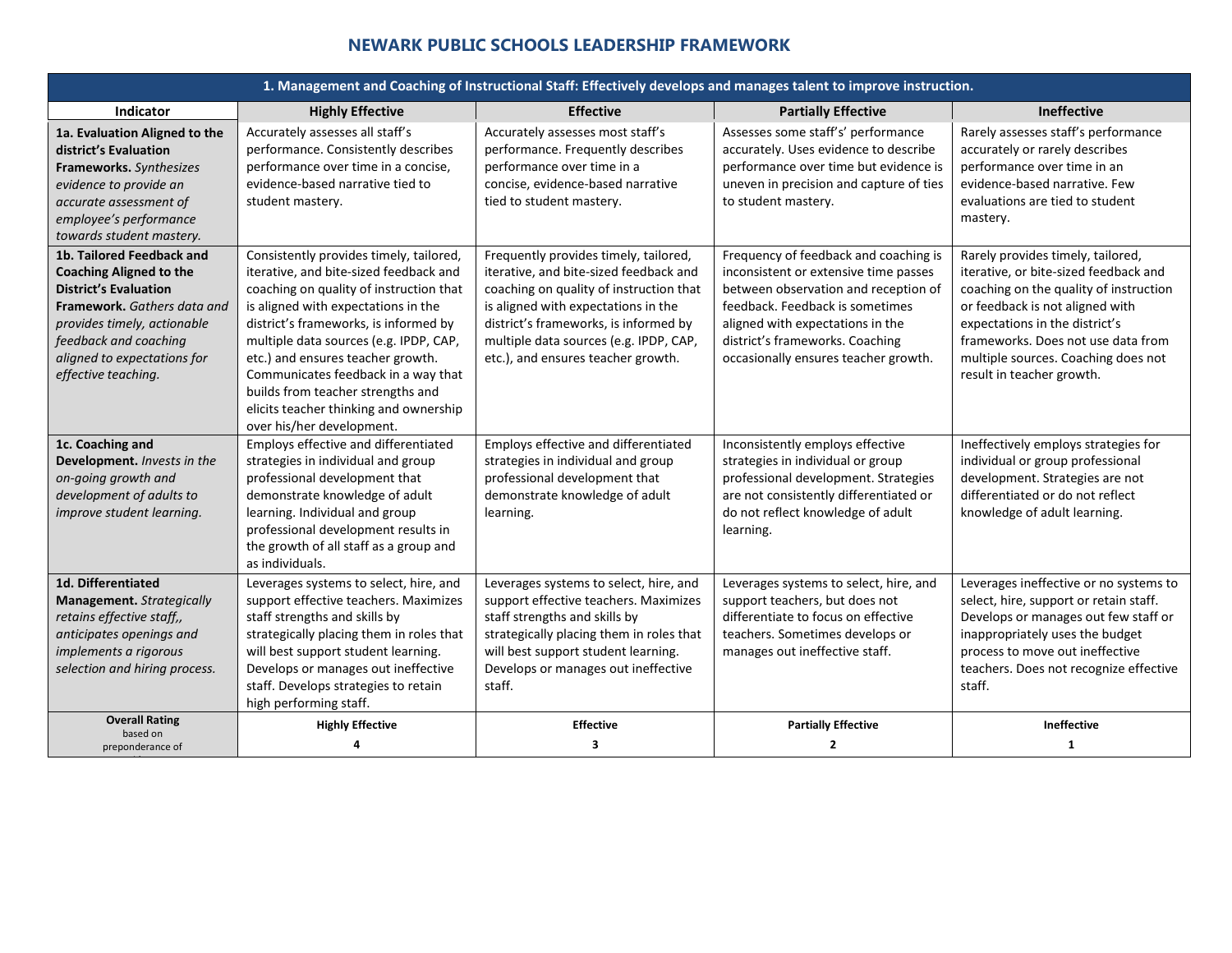| 2. Curriculum, Assessment and Instruction: Effectively uses curriculum and assessment tools to advance Common Core-aligned instruction. |                                                                          |                                                                    |                                                                           |                                                                         |
|-----------------------------------------------------------------------------------------------------------------------------------------|--------------------------------------------------------------------------|--------------------------------------------------------------------|---------------------------------------------------------------------------|-------------------------------------------------------------------------|
| Indicator                                                                                                                               | <b>Highly Effective</b>                                                  | <b>Effective</b>                                                   | <b>Partially Effective</b>                                                | Ineffective                                                             |
| 2a. Promote Common Core<br>Mastery. Demonstrates a                                                                                      | Demonstrates a deep understanding<br>of student mastery of Common Core   | Demonstrates an understanding of<br>student mastery of Common Core | Demonstrates a limited understanding<br>of student mastery of Common Core | Does not demonstrate an<br>understanding of student mastery of          |
| high-level knowledge of the                                                                                                             | Standards. Fosters a school-wide                                         | Standards, fosters a school-wide focus                             | Standards with limited attempt to                                         | Common Core Standards or does not                                       |
| Common Core Standards, and                                                                                                              | focus on the mastery of these                                            | on the mastery of these standards,                                 | foster a school-wide focus on the                                         | attempt to foster a school-wide focus                                   |
| ensures school-wide focus on                                                                                                            | standards. Nearly all teachers                                           | and ensures effective tools, systems                               | mastery of these standards. Some                                          | on the mastery of these standards.                                      |
| the standards.                                                                                                                          | demonstrate knowledge of what it                                         | and supports are in place to help                                  | tools, systems and supports are in                                        | Limited or no tools, systems and                                        |
|                                                                                                                                         | takes to attain mastery of these                                         | students meet these standards.                                     | place to meet those standards, but                                        | supports are in place to meet those                                     |
|                                                                                                                                         | standards and use effective tools to                                     |                                                                    | they are of inconsistent effectiveness.                                   | standards.                                                              |
|                                                                                                                                         | ensure students meet standards.                                          |                                                                    |                                                                           |                                                                         |
| 2b. High-Quality, Grade-Level                                                                                                           | Ensures effective use of texts,                                          | Ensures effective use of texts,                                    | Inconsistently ensures effective use of                                   | Does not supplement or make                                             |
| <b>Materials.</b> Ensures rigorous                                                                                                      | supplemental resources and curricular                                    | supplemental resources, and                                        | texts, supplemental resources, and                                        | adaptations to curriculum or                                            |
| curricular materials, text and                                                                                                          | adaptations to support Common                                            | curricular adaptations to support                                  | curricular adaptations.                                                   | adaptations are not supportive of                                       |
| instructional strategies are                                                                                                            | Core-aligned instruction. Facilitates                                    | Common Core-aligned instruction.                                   |                                                                           | Common Core-aligned instruction.                                        |
| aligned with Common Core and                                                                                                            | collaboration with other school teams                                    |                                                                    |                                                                           |                                                                         |
| with each other.                                                                                                                        | to ensure rigor and alignment across<br>the district.                    |                                                                    |                                                                           |                                                                         |
| 2c. Planning Aligned to                                                                                                                 | Ensures effective processes for                                          | Ensures effective processes for                                    | Inconsistently ensures processes for                                      | Does not ensure or use processes for                                    |
| <b>Common Core Mastery.</b>                                                                                                             | Common Core-aligned unit and lesson                                      | Common Core-aligned unit and lesson                                | Common Core-aligned unit and lesson                                       | Common Core-aligned unit and lesson                                     |
| Implements building-wide                                                                                                                | planning are in place and used school-                                   | planning are in place and used school-                             | planning are in place. Systems may                                        | planning or systems are ineffective.                                    |
| systems to ensure teachers are                                                                                                          | wide. All teachers share plans and                                       | wide.                                                              | not be used consistently school-wide                                      |                                                                         |
| creating effective unit and                                                                                                             | systems for unit and lesson planning.                                    |                                                                    | or may be of varying effectiveness.                                       |                                                                         |
| lesson plans aligned to each                                                                                                            |                                                                          |                                                                    |                                                                           |                                                                         |
| other and to best-in-class                                                                                                              |                                                                          |                                                                    |                                                                           |                                                                         |
| resources.                                                                                                                              |                                                                          |                                                                    |                                                                           |                                                                         |
| <b>2d. Measures for Common</b>                                                                                                          | Consistently engages teacher teams in                                    | Frequently engages teacher teams in                                | Sometimes engages teacher teams in                                        | Does not engage teacher teams in                                        |
| Core Mastery. Ensures high                                                                                                              | data cycles of assessment that result                                    | data cycles of assessment that result                              | data cycles of assessment. Does not                                       | data cycles of assessment. Does not or                                  |
| quality, effective tools to assess                                                                                                      | in adjustments to instruction. Tracks                                    | in adjustments to instruction. Tracks                              | always ensure adjustments are made                                        | inconsistently tracks progress to                                       |
| and monitor student mastery of                                                                                                          | progress to student mastery through                                      | progress to student mastery through                                | in response to data. Irregularly tracks                                   | student mastery through analysis of                                     |
| CCSS.                                                                                                                                   | analysis of assessment data. Employs                                     | analysis of assessment data.                                       | progress to student mastery through                                       | assessment data. Adjustments are not                                    |
|                                                                                                                                         | a variety of tools to assess and                                         |                                                                    | analysis of assessment data.                                              | made in response to data.                                               |
|                                                                                                                                         | monitor student mastery.                                                 |                                                                    |                                                                           |                                                                         |
| 2e. Academic Interventions.                                                                                                             | Uses data to identify and support                                        | Uses data to identify and support                                  | Uses data to identify and support                                         | Uses data to identify and support                                       |
| Designs and implements<br>differentiated academic                                                                                       | interventions for all students, whether                                  | interventions for most students,<br>whether or not they are making | interventions for some students,<br>whether or not they are making        | interventions for few or no students.<br>Rarely employs strengths-based |
| interventions.                                                                                                                          | or not they are making progress.<br>Consistently employs strengths-based | progress. Frequently employs                                       | progress. Sometimes employs                                               | interventions.                                                          |
|                                                                                                                                         | interventions.                                                           | strengths-based interventions.                                     | strengths-based interventions.                                            |                                                                         |
| 2f. Literacy Centered.                                                                                                                  | Implements a school-wide literacy                                        | Implements a school-wide literacy                                  | Implements a school-wide literacy                                         | Does not implement a school-wide                                        |
| Implements literacy driven                                                                                                              | strategy that integrates reading and                                     | strategy that integrates reading and                               | strategy that integrates reading and                                      | literacy strategy or implements one                                     |
| instruction in every classroom                                                                                                          | writing instruction into nearly all                                      | writing instruction into most lessons                              | writing instruction into some lessons                                     | that integrates reading and writing                                     |
| to ensure all students are                                                                                                              | lessons across all content areas. All                                    | across most content areas. Most                                    | across some content areas. Some                                           | instruction into few lessons across                                     |
| reading, writing, thinking and                                                                                                          | teachers incorporate reading and                                         | teachers incorporate reading and                                   | teachers incorporate reading and                                          | few content areas. Few teachers                                         |
| speaking at high levels.                                                                                                                | writing that improves student literacy                                   | writing that improves student literacy                             | writing that improves student literacy                                    | incorporate rating and writing that                                     |
|                                                                                                                                         | skills.                                                                  | skills.                                                            | skills.                                                                   | improves student literacy skills.                                       |
| <b>Overall Rating</b>                                                                                                                   | <b>Highly Effective</b>                                                  | <b>Effective</b>                                                   | <b>Partially Effective</b>                                                | Ineffective                                                             |
| based on preponderance<br>of evidence                                                                                                   | 4                                                                        | 3                                                                  | $\mathbf{2}$                                                              | $\mathbf{1}$                                                            |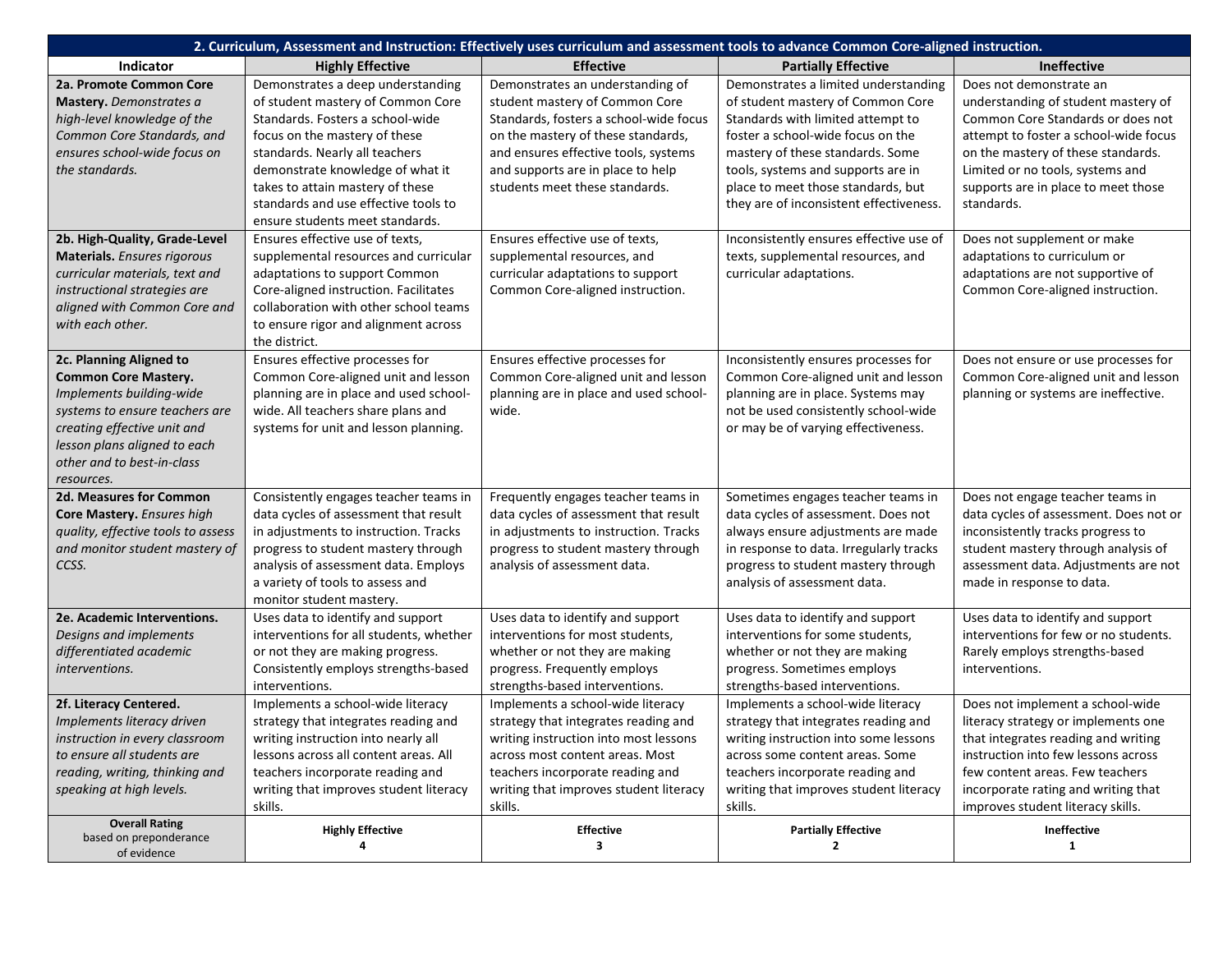| 3. Student and Family Support: Supports students' academic, social and emotional growth.                                                                     |                                                                                                                                                                                                                                                                                                                       |                                                                                                                                                                                                                                                        |                                                                                                                                                                                                                                                                              |                                                                                                                                                                                                                                                                        |
|--------------------------------------------------------------------------------------------------------------------------------------------------------------|-----------------------------------------------------------------------------------------------------------------------------------------------------------------------------------------------------------------------------------------------------------------------------------------------------------------------|--------------------------------------------------------------------------------------------------------------------------------------------------------------------------------------------------------------------------------------------------------|------------------------------------------------------------------------------------------------------------------------------------------------------------------------------------------------------------------------------------------------------------------------------|------------------------------------------------------------------------------------------------------------------------------------------------------------------------------------------------------------------------------------------------------------------------|
| Indicator                                                                                                                                                    | <b>Highly Effective</b>                                                                                                                                                                                                                                                                                               | <b>Effective</b>                                                                                                                                                                                                                                       | <b>Partially Effective</b>                                                                                                                                                                                                                                                   | <b>Ineffective</b>                                                                                                                                                                                                                                                     |
| 3a. Safe and Strengths-Based<br>Culture.<br>Creates a safe and positive<br>learning environment where<br>interventions are proactive and<br>strengths-based. | Staff implements positive behavior<br>interventions, based on an<br>understanding of child and adolescent<br>development. Learning theories<br>promote accountability and<br>restorative justice. Staff promotes a<br>student culture based on shared<br>norms for social behavior that ensures<br>rigorous learning. | Regularly engages staff to implement<br>positive behavior interventions, based<br>on an understanding of child and<br>adolescent development and learning<br>theories that promote accountability<br>and restorative justice.                          | Sometimes engages staff to<br>implement positive behavior<br>interventions. Interventions are<br>sometimes based on an understanding<br>of child and adolescent development<br>and learning theories or inconsistently<br>promote accountability and<br>restorative justice. | Rarely engages staff to implement<br>positive behavior interventions.<br>Interventions are rarely based on an<br>understanding of child and adolescent<br>development and learning theories or<br>do not promote accountability and<br>restorative justice.            |
| 3b. Family Engagement<br>Around Supporting Growth.<br>Engages regularly with families<br>about student growth and<br>progress.                               | Regularly and consistently partners<br>and ensures staff partners with<br>families to engage in dialogue about<br>student progress. Builds and leverages<br>family-based knowledge, skills and<br>resources to support student growth.                                                                                | Frequently partners and ensures staff<br>partners with families to engage in<br>dialogue about student progress.<br>Builds and leverages family-based<br>knowledge, skills and resources to<br>support student growth.                                 | Sometimes partners and ensures staff<br>partners with families to engage in<br>dialogue about student progress.<br>Sometimes builds and leverages<br>family-based knowledge, skills and<br>resources to support student growth.                                              | Rarely partners or does not ensure<br>staff partners with families to engage<br>in dialogue about student progress.<br>Partnerships do not reach all families<br>or result in low levels of engagement<br>from families.                                               |
| 3c. Student Efficacy. Promotes<br>student ownership of learning<br>and social and emotional goals<br>and facilitates student<br>leadership and development.  | Consistently promotes student<br>ownership of learning. With student<br>input, creates opportunities for<br>student leadership and development.<br>Supports clear social and emotional<br>learning goals and implements a plan<br>to support students in achieving<br>mastery.                                        | Frequently promotes student<br>ownership of learning, creates<br>opportunities for student leadership<br>and development, supports clear<br>social and emotional learning goals,<br>and implements a plan to support<br>students in achieving mastery. | Sometimes promotes student<br>ownership of learning. Creates limited<br>opportunities for student leadership<br>and development. Creates a plan to<br>support students in achieving mastery,<br>but implements that plan<br>inconsistently.                                  | Rarely promotes student ownership of<br>learning. Rarely or does not create<br>opportunities for student leadership<br>and development. Rarely supports<br>social and emotional learning goals.<br>Does not create a plan to support<br>students in achieving mastery. |
| 3d. Student Interests. Provides<br>access to comprehensive,<br>balanced programming that<br>appeals to students' academic<br>and non-academic interests.     | Ensures access to activities that appeal<br>to diverse, individual student<br>interests. Ensures programming is<br>comprehensive and balanced and<br>aligned to both academic and non-<br>academic interests. Students take an<br>active role in identifying and<br>supporting activities.                            | Ensures access to activities that appeal<br>to diverse, individual student<br>interests. Ensures programming is<br>comprehensive and balanced, aligned<br>to both academic and non-academic<br>interests.                                              | Provides limited access to activities, or<br>activities may not appeal to diverse<br>student interests. Not all activities<br>may be aligned with students'<br>academic or non-academic interests.                                                                           | Does not provide access to activities<br>that appeal to student interests, or<br>does not ensure access to activities<br>that meet students' academic and<br>non-academic interests.                                                                                   |
| <b>3e. Inclusive Practices.</b> Ensures<br>students are served in the least<br>restrictive environment.                                                      | Consistently ensures relentless<br>support of all students, serving them<br>in the least restrictive environment<br>with a focus on strengths-based, non-<br>punitive practices.                                                                                                                                      | Ensures relentless support of most<br>students, serving them in the least<br>restrictive environment with a focus<br>on strengths-based, non-punitive<br>practices.                                                                                    | Ensures support of some students,<br>serving them in the least restrictive<br>environment with a limited focus on<br>strengths-based, non-punitive<br>practices.                                                                                                             | Rarely ensures support of students,<br>inconsistently serving them in the<br>least restrictive environment, lacking a<br>focus on strengths-based, non-<br>punitive practices.                                                                                         |
| <b>Overall Rating</b><br>based on preponderance<br>of evidence                                                                                               | <b>Highly Effective</b><br>Δ                                                                                                                                                                                                                                                                                          | <b>Effective</b><br>$\overline{\mathbf{3}}$                                                                                                                                                                                                            | <b>Partially Effective</b><br>$\mathbf{2}$                                                                                                                                                                                                                                   | <b>Ineffective</b><br>1                                                                                                                                                                                                                                                |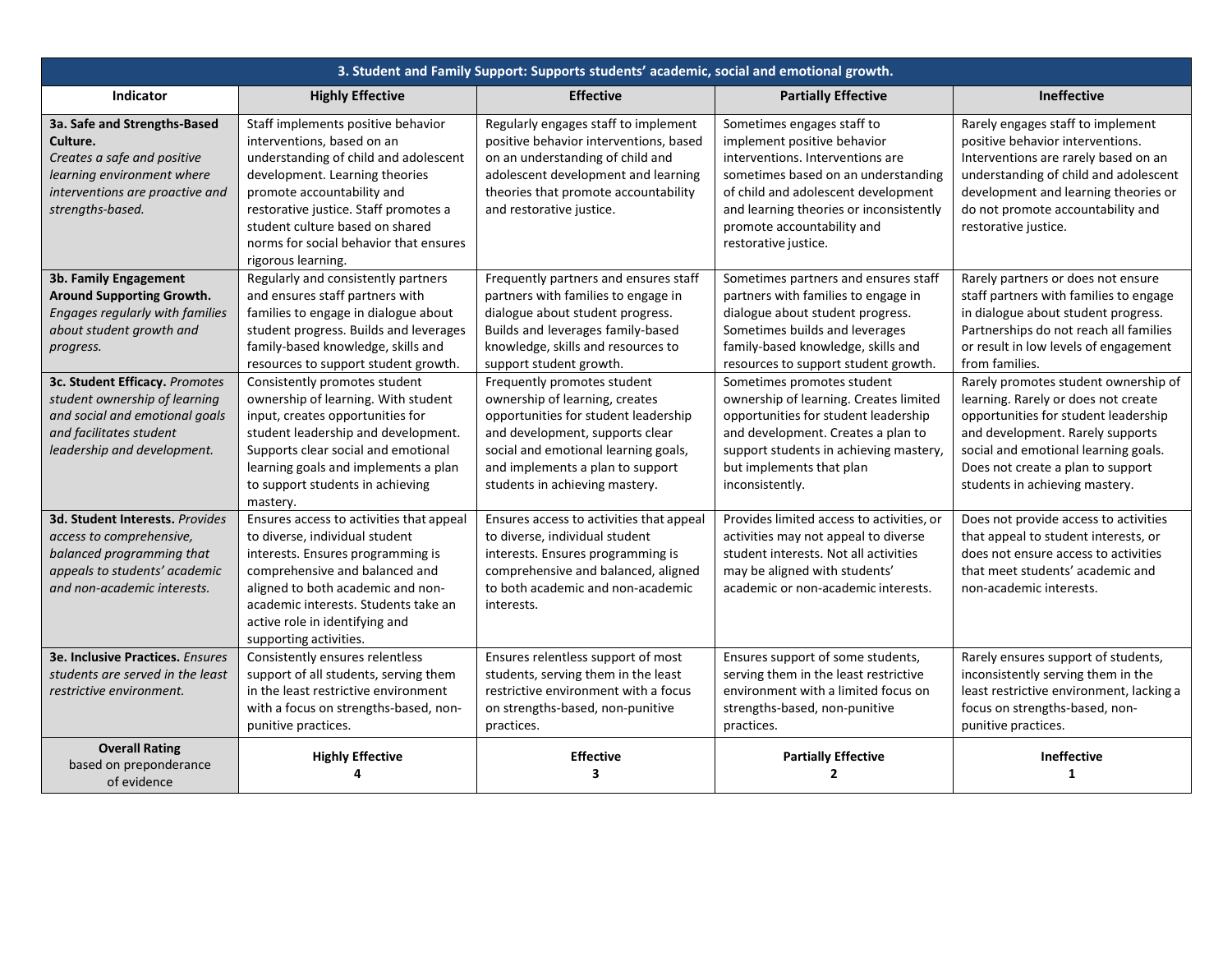| 4. Transformational Leadership: Maintains relentless focus on improving student outcomes through planning, relationships, and personal responsibility.                                              |                                                                                                                                                                                                                                                                                                                                      |                                                                                                                                                                                                                                                                                                     |                                                                                                                                                                                                                                                                                                                      |                                                                                                                                                                                                                                                                                                                                                                                                        |
|-----------------------------------------------------------------------------------------------------------------------------------------------------------------------------------------------------|--------------------------------------------------------------------------------------------------------------------------------------------------------------------------------------------------------------------------------------------------------------------------------------------------------------------------------------|-----------------------------------------------------------------------------------------------------------------------------------------------------------------------------------------------------------------------------------------------------------------------------------------------------|----------------------------------------------------------------------------------------------------------------------------------------------------------------------------------------------------------------------------------------------------------------------------------------------------------------------|--------------------------------------------------------------------------------------------------------------------------------------------------------------------------------------------------------------------------------------------------------------------------------------------------------------------------------------------------------------------------------------------------------|
| Indicator                                                                                                                                                                                           | <b>Highly Effective</b>                                                                                                                                                                                                                                                                                                              | <b>Effective</b>                                                                                                                                                                                                                                                                                    | <b>Partially Effective</b>                                                                                                                                                                                                                                                                                           | Ineffective                                                                                                                                                                                                                                                                                                                                                                                            |
| 4a. Personal Responsibility<br>and Relentless Drive for<br><b>Achievement.</b> Demonstrates<br>resiliency in the face of<br>obstacles and results-<br>orientation in improving<br>student outcomes. | Demonstrates on-going persistence<br>and relentless focus to improve<br>student outcomes. Continuously<br>calibrates and adjusts approach to<br>reach goals. Achieves majority of<br>school goals.                                                                                                                                   | Treats most challenges as<br>opportunities and takes responsibility<br>for student outcomes. Innovates and<br>adjusts when plans have not proved<br>successful.                                                                                                                                     | Responds constructively to some<br>disappointing moments, but has<br>inconsistent persistence for on-going<br>challenges. Sometime loses focus on<br>student outcomes or does not adjust<br>plans regularly.                                                                                                         | Demonstrates defeatist reactions to<br>challenges. Allows disappointments or<br>failures to take focus away from<br>student outcomes. Does not adjust<br>plans when unsuccessful.                                                                                                                                                                                                                      |
| 4b. Strategic Thinking. Creates<br>a plan and develops systems to<br>track priorities with<br>measurable targets. Makes<br>strategic decisions to advance<br>goals.                                 | Effectively breaks annual goals into<br>milestones and maps action plans to<br>milestones. Consistently adapts<br>strategy and thinking based on<br>progress toward weekly and monthly<br>milestones. Uses multiple sources of<br>data to align, manage, and modify<br>goals and resources.                                          | Effectively breaks annual goals into<br>milestones and maps action plans to<br>milestones. Adapts strategy and<br>thinking based on progress toward<br>weekly and monthly milestones.                                                                                                               | Breaks annual goals into milestones<br>and maps action plans to milestones.<br>Sometimes adapts strategy and<br>thinking based on progress toward<br>weekly and monthly milestones.                                                                                                                                  | Does not or ineffectively breaks annual<br>goals into milestones and maps action<br>plans to milestones. Rarely adapts<br>strategy and thinking based on<br>progress toward weekly and monthly<br>milestones.                                                                                                                                                                                          |
| 4c. Adult Alignment. Ensures<br>all adults are aligned to a clear<br>shared mission build and<br>advance school' goals and core<br>values.                                                          | Creates a clear mission and<br>collaborative school culture of shared<br>responsibility for school goals, with all<br>staff aligned to goals and core values.<br>Develops strategic partnerships with<br>high-quality community partners to<br>support the school's vision for student<br>mastery.                                   | Creates a clear mission and<br>collaborative school culture of shared<br>responsibility for school goals, with<br>most staff aligned to goals and core<br>values. Develops strategic<br>partnerships with high-quality<br>community partners to support the<br>school's vision for student mastery. | School mission is not clear and only<br>some staff are aligned to a<br>collaborative school culture of shared<br>responsibility for school goals and<br>core values. Sometimes develops<br>strategic partnerships with high-<br>quality community partners to<br>support the school's vision for student<br>mastery. | School mission is not clear and does<br>not create a collaborative school<br>culture of shared responsibility for<br>school goals or core values. Staff are<br>not aligned to goals. Rarely develops<br>strategic partnerships with high-quality<br>community partners to support the<br>school's vision for student mastery or<br>invests in partnerships that do not<br>further the school's vision. |
| 4d. Change Management.<br>Demonstrates an<br>understanding of change<br>processes and manages change<br>effectively.                                                                                | Implements and prioritizes changes to<br>improve student mastery. Effectively<br>tailors approach to address multiple<br>reactions and to support staff through<br>change. Is successful at leading all<br>staff and students through change<br>initiatives. Strategically makes tough<br>decisions to manage the change<br>process. | Implements and prioritizes changes to<br>improve student mastery. Effectively<br>tailors approach to address multiple<br>reactions and to support staff through<br>change. Is successful at leading most<br>staff through change initiatives.                                                       | Implements and prioritizes changes to<br>improve student mastery. Sometimes<br>tailors approach to address multiple<br>reactions, with mixed results.<br>Sometimes makes tough decisions to<br>manage the change process.                                                                                            | Makes minimal effort to implement<br>changes to improve student mastery.<br>Rarely tailors approach to address<br>multiple reactions or to support staff<br>through change. Does not make tough<br>decisions to manage the change<br>process.                                                                                                                                                          |
| <b>Overall Rating</b><br>based on preponderance<br>of evidence                                                                                                                                      | <b>Highly Effective</b>                                                                                                                                                                                                                                                                                                              | <b>Effective</b><br>3                                                                                                                                                                                                                                                                               | <b>Partially Effective</b><br>2                                                                                                                                                                                                                                                                                      | Ineffective<br>1                                                                                                                                                                                                                                                                                                                                                                                       |